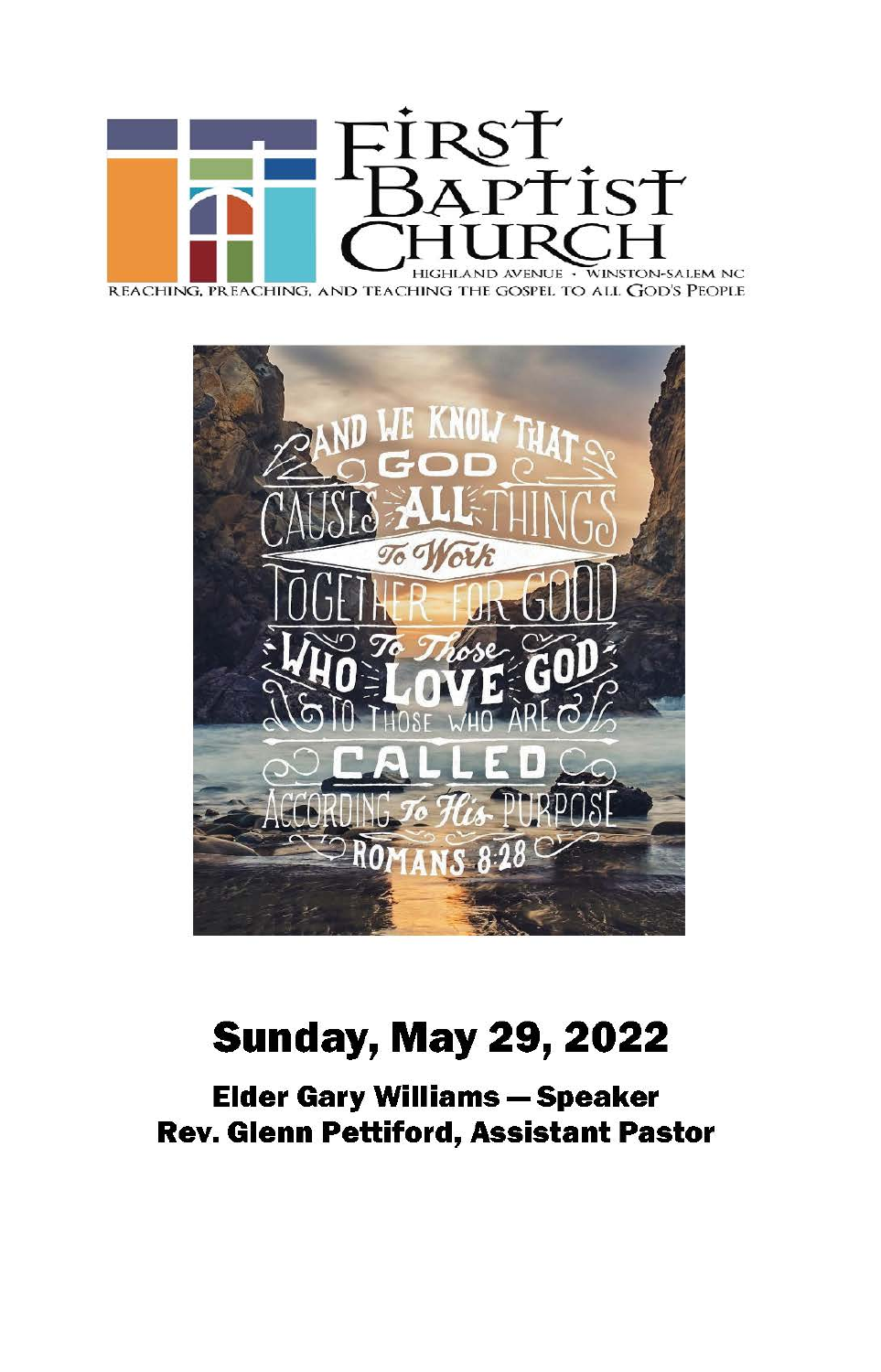**Order of Worship Sunday, May 29, 2022 10:00 a.m.**

**Music for Gathering Choir & Congregation** 

**Call To Worship**

**Pastor:** The Lord loves those who hate evil: he guards the lives of his faithful: he rescues them from the hand of the wicked.

**Congregation:** Light dawns for the righteous, and joy for the upright in heart.

All: Rejoice in the Lord, O you righteous, and give thanks to his holy name.<br>*Psalm 97:10-12 Psalm 97:10-12* 

# **Invocation and Lord's Prayer**

*Pastor and Congregation*

*Romans 8:28-30 (NRSV)*

**Scripture Deacon Tommy Davis** 

*28* We know that all things work together for good for those who love God, who are called according to his purpose.

**29** For those whom he foreknew he also predestined to be conformed to the image of his Son, in order that he might be the firstborn within a large family.

**30** And those whom he predestined he also called; and those whom he called he also justified; and those whom he justified he also glorified.

## **KEY VERSE:**

Romans 8:28 We know that all things work together for good for those who love GOD, who are called according to his purpose.

| Moments of Inner Reflection              |
|------------------------------------------|
| <b>Prayer</b>                            |
| <b>Pastoral Observations</b>             |
| <b>Tithes and Offerings</b>              |
| <b>Musical Selection</b>                 |
| MESSAGE<br>"After ALL"                   |
| <b>Invitation To Discipleship</b>        |
| <b>Closing Remarks &amp; Benediction</b> |

*Midweek Service 6:00 pm Facebook Live and YouTube*

**Elder Gary Williams**